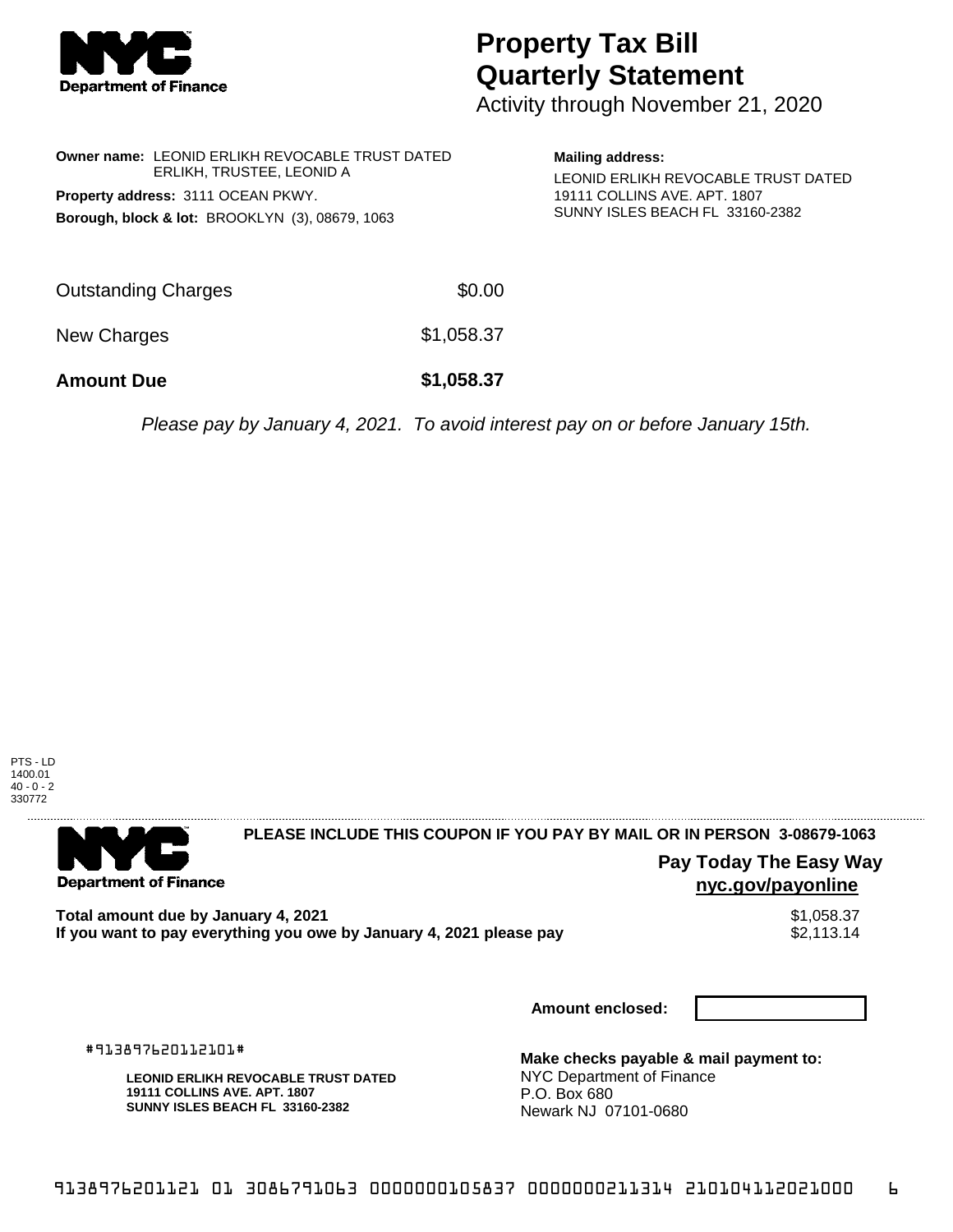

| <b>Previous Charges</b><br>Total previous charges including interest and payments                                                   |                               |                                         | Amount<br>\$0.00                         |
|-------------------------------------------------------------------------------------------------------------------------------------|-------------------------------|-----------------------------------------|------------------------------------------|
|                                                                                                                                     |                               |                                         |                                          |
| <b>Finance-Property Tax</b><br>Adopted Tax Rate<br>Co-op Condo Abatement                                                            | 01/01/2021                    | 01/01/2021                              | \$1,094.53<br>$$-50.28$<br>\$14.12       |
| <b>Total current charges</b>                                                                                                        |                               |                                         | \$1,058.37                               |
| <b>Tax Year Charges Remaining</b>                                                                                                   | <b>Activity Date Due Date</b> |                                         | Amount                                   |
| <b>Finance-Property Tax</b><br><b>Adopted Tax Rate</b><br>Co-op Condo Abatement                                                     | 01/01/2021                    | 04/01/2021                              | \$1,094.53<br>$$-50.28$<br>\$14.12       |
| Total tax year charges remaining                                                                                                    |                               |                                         | \$1,058.37                               |
| If you want to pay everything you owe by January 4, 2021 please pay                                                                 | \$2,113.14                    |                                         |                                          |
| If you pay everything you owe by January 4, 2021, you would save:                                                                   | \$3.60                        |                                         |                                          |
| How We Calculated Your Property Tax For July 1, 2020 Through June 30, 2021                                                          |                               |                                         |                                          |
|                                                                                                                                     |                               | Overall                                 |                                          |
| Tax class 2 - Residential More Than 10 Units<br>Original tax rate billed<br>New Tax rate<br><b>Estimated Market Value \$112,846</b> |                               | <b>Tax Rate</b><br>12.4730%<br>12.2670% |                                          |
|                                                                                                                                     |                               |                                         | <b>Taxes</b>                             |
| <b>Billable Assessed Value</b><br><b>Taxable Value</b>                                                                              |                               | \$48,819<br>\$48,819 x 12.2670%         |                                          |
| <b>Tax Before Abatements and STAR</b><br>Co-op/Condo Abatement 1 Unit<br>Annual property tax                                        |                               | \$5,988.64                              | \$5,988.64<br>$$-1,682.84$<br>\$4,305.80 |
| Original property tax billed in June 2020<br>Change In Property Tax Bill Based On New Tax Rate                                      | \$4,378.12<br>$$-72.32$       |                                         |                                          |

## **Home banking payment instructions:**

- 1. **Log** into your bank or online bill pay website.
- 2. **Add** the new payee: NYC DOF Property Tax. Enter your account number, which is your boro, block and lot, as it appears here: 3-08679-1063 . You may also need to enter the address for the Department of Finance. The address is P.O. Box 680, Newark NJ 07101-0680.
- 3. **Schedule** your online payment using your checking or savings account.

## **Did Your Mailing Address Change?**

If so, please visit us at **nyc.gov/changemailingaddress** or call **311.**

When you provide a check as payment, you authorize us either to use information from your check to make a one-time electronic fund transfer from your account or to process the payment as a check transaction.